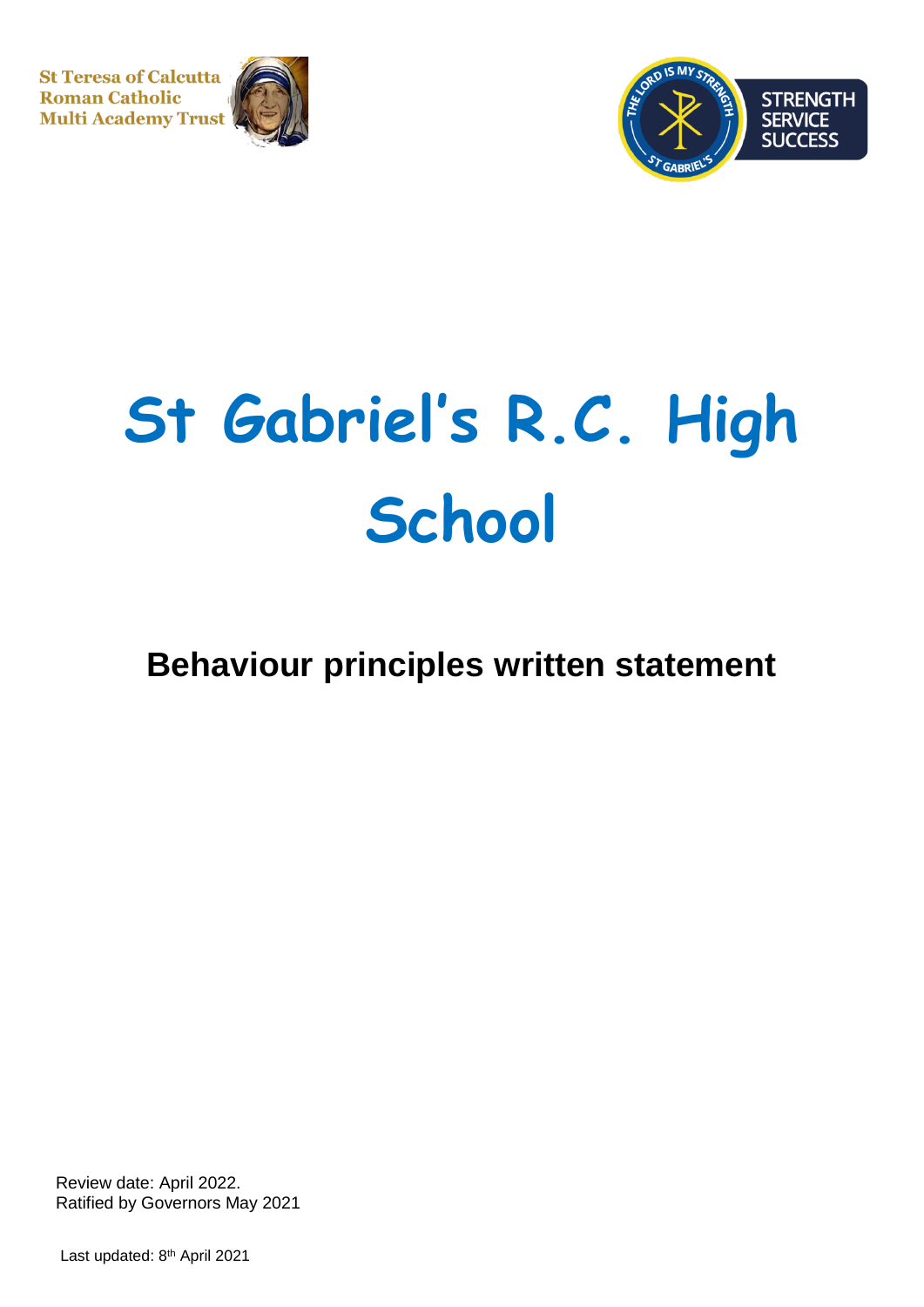Behaviour principles written statement

St Gabriel's Roman Catholic High School is a school community that expects and promotes behaviour which allows all of its members to work together in a spirit of our Mission Statement.

The policies and principles we adopt are guided by, and reflect our commitment to, the teachings of Jesus and the Gospel values, always having Christ at the Centre of all that we do.

The aims of our Mission Statement should permeate all aspects of our school life. The spiritual, moral, social, cultural and intellectual development of our students is the responsibility of all members of staff and is powerfully influenced by the ethos our school. A Christian learning community should provide a positive and secure environment in which development, formation and learning can occur. Therefore, it is important that our Behaviour Policy is underpinned by a system of rewards and sanctions which is based on the underlying principles of forgiveness and respect for the uniqueness of each individual.

This document is not policy or practice, rather it is a statement to set out St Gabriel's R.C. High School's broad principles and values with regard to behaviour that is both expected and promoted within the school.

Actual, practical applications of these principles are the responsibility of the headteacher, who will view each case in light of these principles and any relevant policies.

The governing body is aware and approves of this statement, believing it accurately reflects the school's ethos and that effective learning and development relies on good standards of behaviour.

This is why, at St Gabriel's R.C. High School, we seek to uphold high standards of behaviour that are guided by the principles within this statement.

**Principles** 

- The school's primary concern is the safety, wellbeing and education of all pupils; actions taken in cases of bad behaviour are with the intention of upholding their wellbeing and academic progress, as well as fulfilling our safeguarding responsibilities.
- All members of the school community must be treated inclusively and be free from any form of discrimination or prejudice – whether it be racial, ethnic, gender, sexual orientation, religious or agebased.
- The school will create and maintain an atmosphere and ethos of tolerance, equality, diversity, respect, understanding, kindness and a sense of citizenship throughout the school community in everyday practice.
- All children, staff and visitors should feel safe in the school environment at all times through a high quality of care, support and guidance.
- All pupils have a right to fulfil their greatest academic and personal potential and feel they are valued members of the school by both their peers and school staff, and should be free from bullying, discrimination and distracting peer behaviour.
- Rules are to be consistently applied across the school and where sanctions and punishments are exercised, they should be proportionate to the misdemeanour, in line with the school's Behaviour Policy.
- Good behaviour around school is to be acknowledged and rewarded at the discretion of staff, who will judge appropriately.
- At St Gabriel's R.C. High School, we want to foster a community and collective ethos amongst all members of the school and promote values of caring, empathy, teamwork and coordination.
- In cases of problematic pupil behaviour, regardless of how sustained and disruptive, and possible special educational needs and disabilities must be taken into account. Comprehensive support is given before or alongside disciplinary measures – exclusions are to be used only as a last resort where other measures fail.
- Any kind of violence, threatening behaviour or abuse between pupils, or by pupils/parents/carers towards the school's staff, will not be tolerated. If a parent/carer does not conduct himself/herself